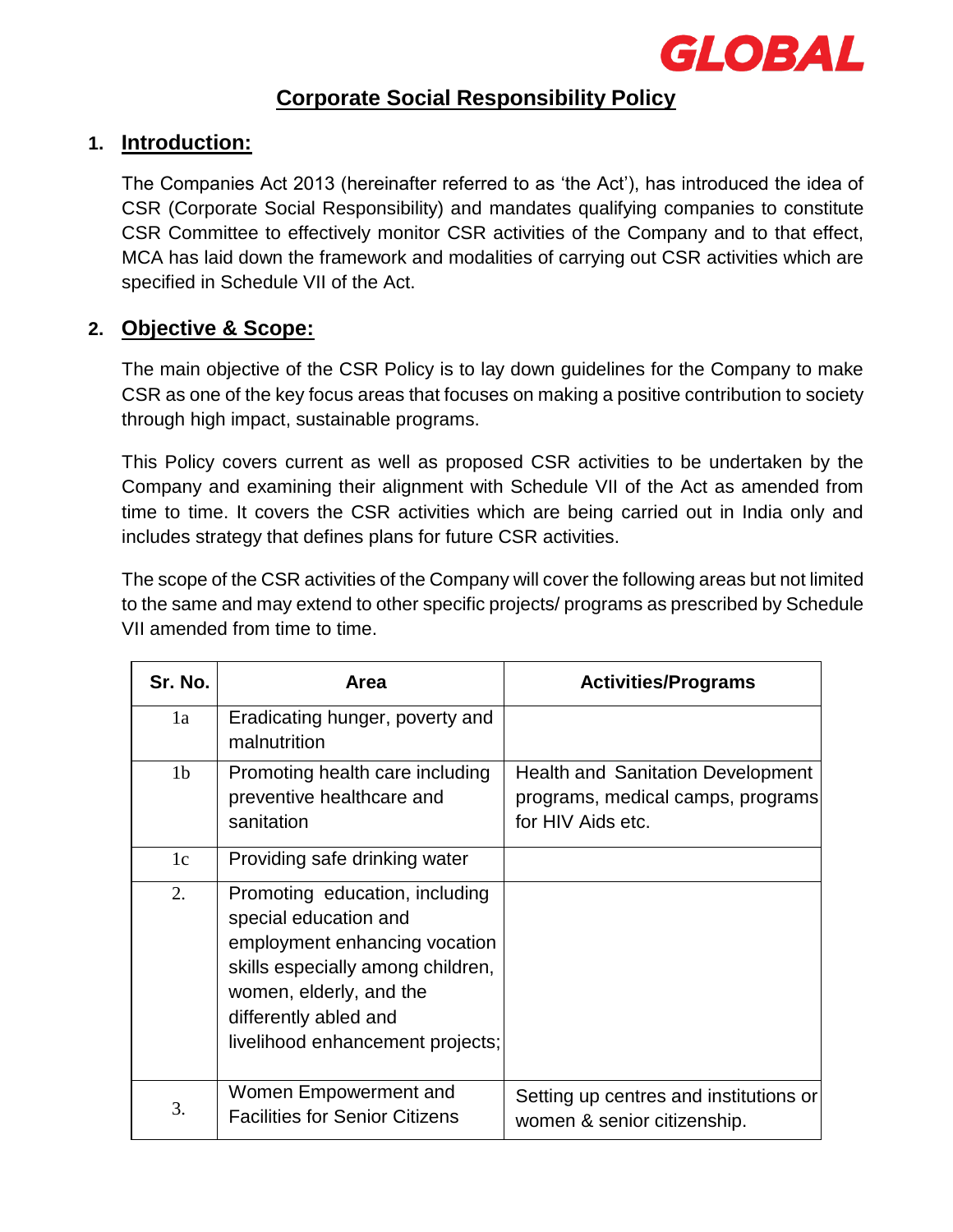

| 4.  | <b>Ensuring environmental</b><br>sustainability, ecological<br>balance, protection of flora and<br>fauna, animal welfare, agro<br>forestry, conservation of natural<br>resources and maintaining<br>quality of soil, air and water; |                                                                                                                                                                                                                                                                                            |
|-----|-------------------------------------------------------------------------------------------------------------------------------------------------------------------------------------------------------------------------------------|--------------------------------------------------------------------------------------------------------------------------------------------------------------------------------------------------------------------------------------------------------------------------------------------|
| 5.  | Promotion and protection of art &<br>culture                                                                                                                                                                                        |                                                                                                                                                                                                                                                                                            |
| 6.  | Measures for the benefit of<br>armed forces veterans, war<br>widows and their dependents;                                                                                                                                           | Activities/programs for benefit of<br>armed forces and families.                                                                                                                                                                                                                           |
| 7.  | Training to promote rural sports,<br>nationally recognized sports,<br>Paralympic sports and Olympic<br>sports;                                                                                                                      | Projects/programs promoting<br>various sports activities                                                                                                                                                                                                                                   |
| 8.  | Contributions or funds provided<br>to technology incubators located<br>within academic institutions<br>which are approved by the<br><b>Central Government;</b>                                                                      | Projects/programs for the<br>development and upgrading of<br>technology                                                                                                                                                                                                                    |
| 9.  | Contribution/Financial<br>Assistance                                                                                                                                                                                                | <b>Contribution to Prime</b><br>Minister's<br>National Relief Fund or any other<br>fund set up by the Central<br>Government for socio-economic<br>development and relief and welfare<br>of the Scheduled Castes, the<br>Scheduled Tribes, other backward<br>classes, minorities and women; |
| 10. | Rural development projects                                                                                                                                                                                                          |                                                                                                                                                                                                                                                                                            |

The Company will review the areas from time to time and make additions/ deletions/ clarifications to the above areas.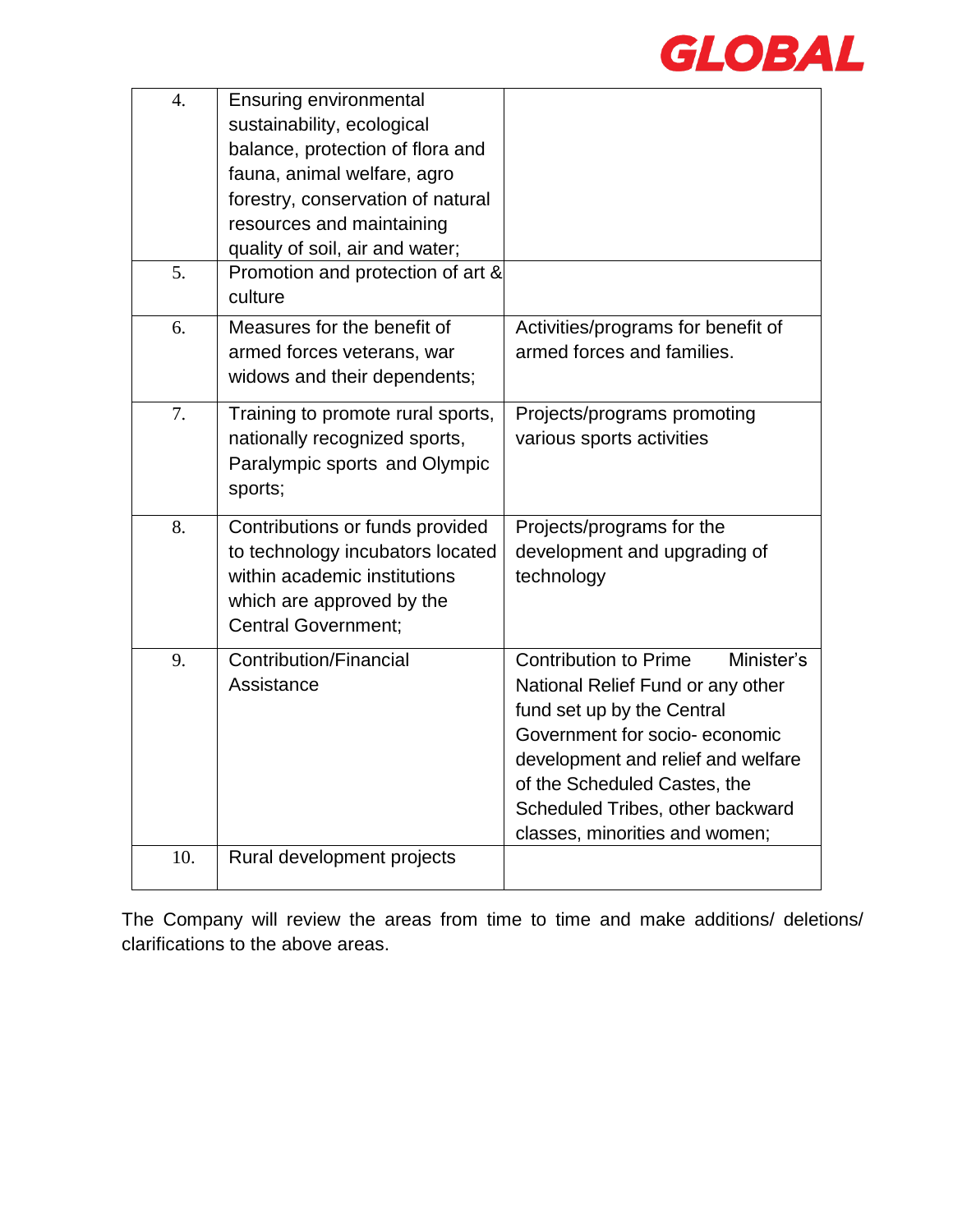

## **3. CSR Committee:**

### ❖ **Constitution:**

Pursuant to the provisions of Section 135 of the Act, the Board of Directors shall constitute the Corporate Social Responsibility (CSR) Committee. The Members of CSR shall be appointed by the Board of Directors of the Company which must consist of at least two or more Directors.

CSR Committee shall be responsible for the implementation/monitoring and review of this policy and various projects/activities undertaken under the policy.

The CSR Committee shall submit periodical reports to the board of directors.

The formulation of CSR Committee is as under;

- 1) Mr. Prabodh Thakker Member
- 2) Mr. Nanik Rupani Member
- 3) Ms. Rajyalakshmi Rao Meka Member
- 4) Mr. Sanjay Prasad Non-Member
- 5) Mr. Anant Pawar Non-Member
- 6) Mr. Sunil Pai Non-Member

### ❖ **Powers of the Committee:**

Following are the Powers of the CSR Committee:

- a) Formulate CSR Policy and recommend the same to the Board of Directors of the Company for approval
- b) Recommend CSR activities as stated under Schedule VII of the Act
- c) Approve to undertake CSR activities in collaboration with other Companies/firms/NGOs etc. and to separately report the same in accordance with the CSR Rules
- d) Recommend the CSR Budget
- e) Spend the allocated CSR amount on the CSR activities once it is approved by the Board of Directors of the Company in accordance with the Act and the CSR Rules
- f) Create transparent monitoring mechanism for implementation of CSR Initiatives in India
- g) Submit the Reports to the Board in respect of the CSR activities undertaken by the Company
- h) Monitor CSR Policy from time to time
- i) Monitor activities/charter of the groups who are authorized to ensure that the CSR activities of the Company are implemented effectively
- j) Authorize executives of the Company to attend the CSR Committee Meetings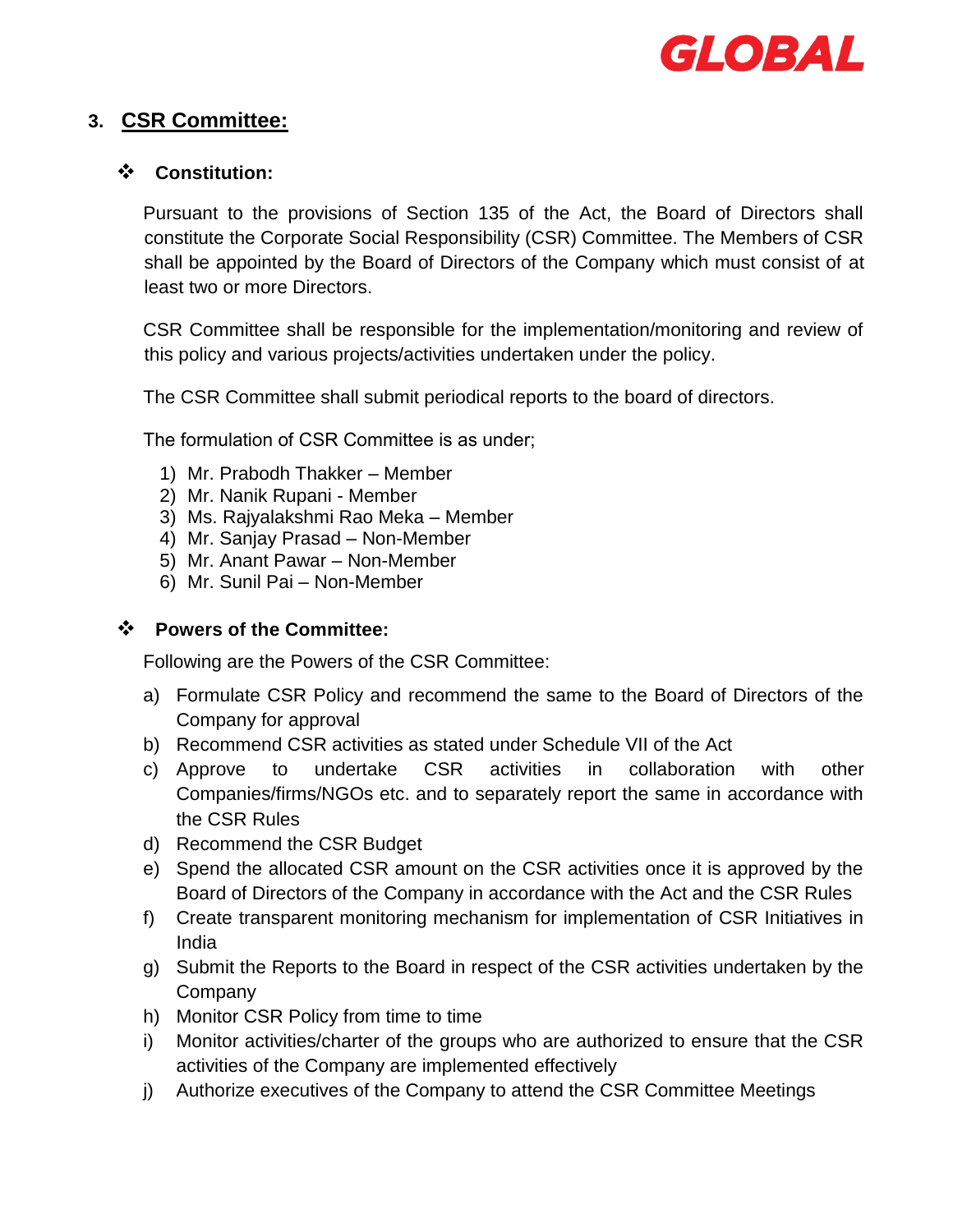

### ❖ **Frequency of the Meetings of the CSR Committee:**

- a) The CSR Committee shall meet at least once in a year. Members of the CSR Committee can agree upon mutually regarding time and place for the said meetings.
- b) Quorum for the meeting should be minimum two Directors and members as present
- c) CSR Policy
- d) The Members of the Committee may participate in the meeting either in person or through video conferencing or other audio visual means in accordance with the provisions of the Companies Act, 2013 and rules made thereunder from time to time.
- e) Members of the Company shall be the Permanent Invitees to the said Meeting.
- f) Other Members of the Senior Management may attend the CSR Committee Meetings as may be appropriate, subject to the approval of the CSR Committee.
- g) Minutes of the CSR Committee shall be placed before the Board for noting.

## **4. CSR Budget:**

The committee shall endeavor to spend at least 2% of the average net profit during the preceding 3 financial years on CSR activities as enumerated above. The allocation of the fund shall be made as follows:-

- (i) The amount sanctioned by the Board of Directors shall be utilised for the projects/programs as specified by the CSR committees of the Company. The unspent amount, if any, at the close of the financial year shall be retained by the Company and shall be spent only on specified projects/programs.
- (ii) Others as decided by the CSR Committee based on the evaluation of specific project/activities.

In case the Company fails to spend the above targeted amount in that particular financial year, the Committee may submit a report in writing to the Board of Directors specifying the reasons for not spending the amount which in turn shall be reported by the Board of Directors in their Directors' Report for that particular Financial Year. Surplus arising out of the CSR initiatives shall not form part of the business profits of the Company.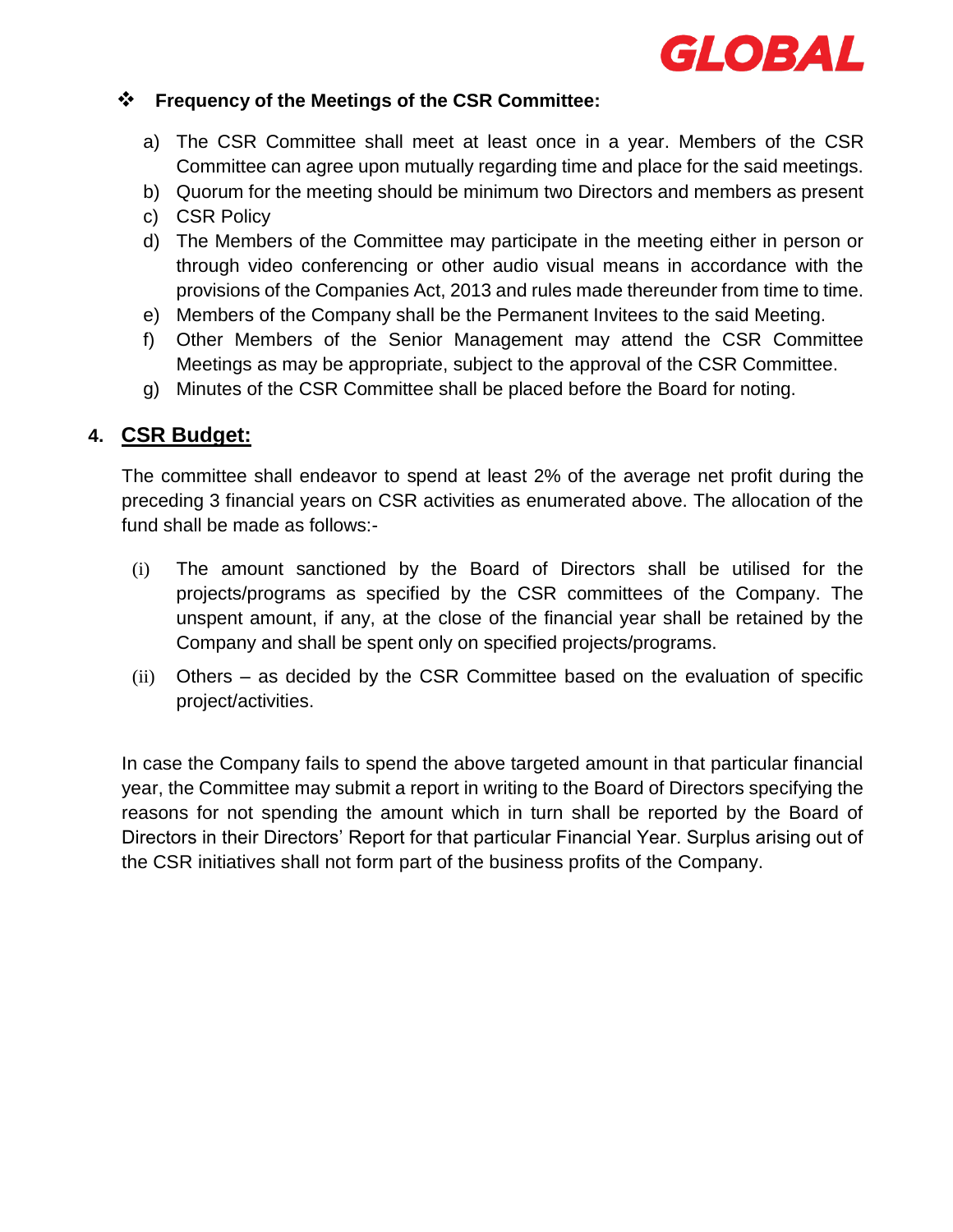

## **5. Exclusions:**

The following activity shall not form part of the CSR activities of the Company:-

- (i) The CSR projects and programs that are implemented by the Company for benefit of the employees of the Company and their families.
- (ii) The CSR activities undertaken/implemented outside India.
- (iii) Any amount directly or indirectly contributed towards any political party under Section 182 of the Act.
- (iv) Activities that are undertaken by the Company in pursuance of its normal course of business.

## **6. Implementation:**

The time period/duration of each project/programs to be implemented by the Company shall depend on its nature, extend of coverage and intended impact of such activity.

### **7. Monitoring & Reporting**

### ❖ **Monitoring Mechanism:**

The CSR Committee will be responsible for monitoring the CSR activities and report to the Board from time to time.

The CSR Committee has the powers to:

- (i) Seek monitoring and implementation report from the Organisations receiving funds.
- (ii) Delegate a designated company official to co-ordinate with the Organisation receiving funds to inspect the activities undertaken and ensure information in a timely manner.

Additionally, the Committee may empower the Director to spend such amount as they think appropriate for some other strategic CSR contingencies that may arise during any financial year. The amount spent as above shall be put up for ratification of the Committee at its next meeting and shall report to the Board accordingly.

The CSR Committee has to do Continuous Monitoring:

- (i) The Committee Members will receive in a prescribed format, a quarterly report of CSR spend;
- (ii) A presentation on the progress of the CSR projects / activities will be made to the Committee by the CSR Executives at the Committee meetings held from time to time;

The Board of Directors of the Company shall review the implementation of CSR frequently.